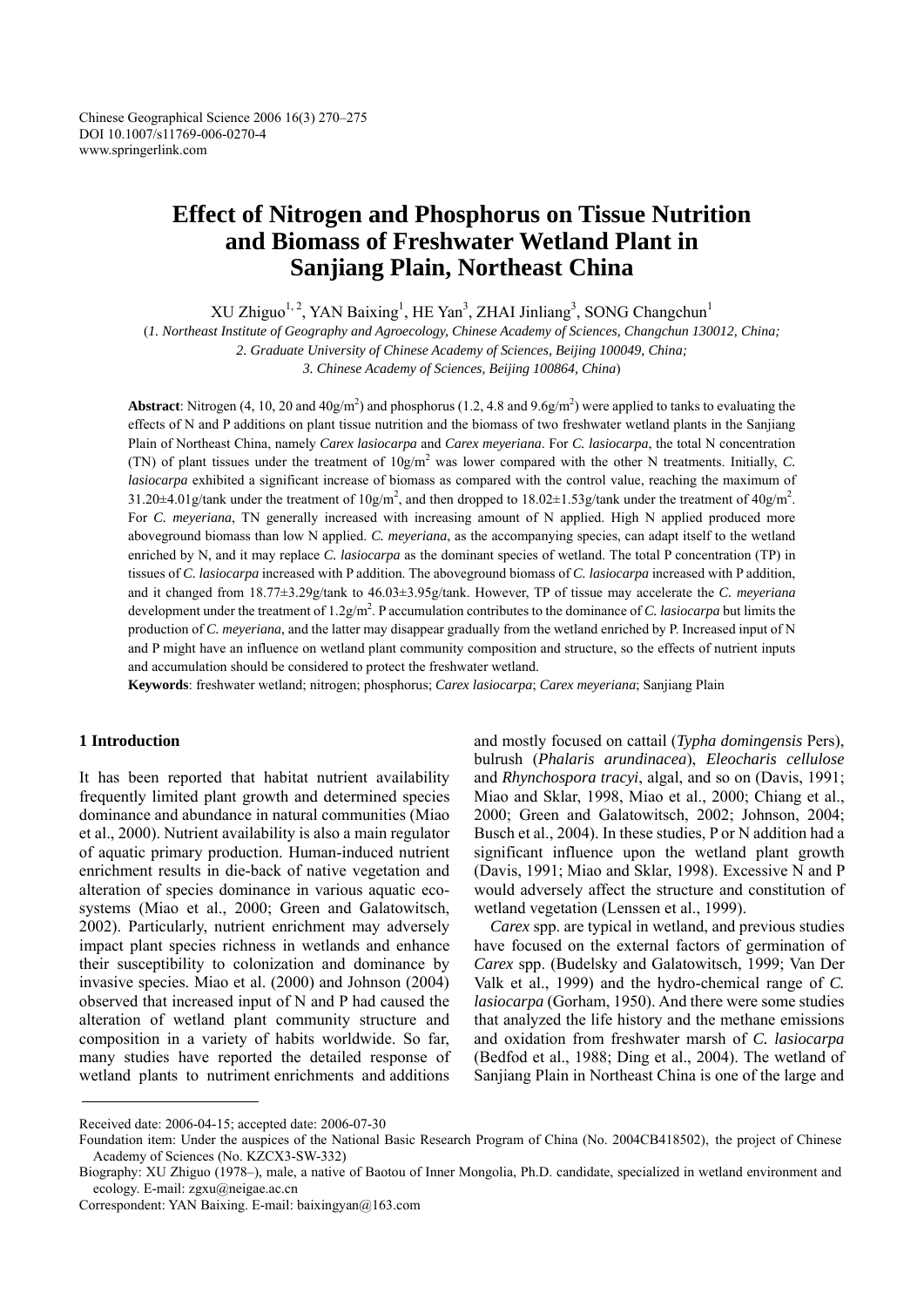typical freshwater wetlands in China. Marshes in this area are mainly divided into four types according to vegetation type, i.e. *C. lasiocarpa*, *C. psudocuraica*, *C. meyeriana* and *Deyeuxia angustifolia* (Zhao, 1999). The accumulation, distribution and allocation of the nutrient element were analyzed in *C. lasiocarpa* wetland in Sanjiang Plain (Sun et al., 2000; He and Zhao, 2001; He, 2002). However, few study assumed that nutrient addition would cause a change of *C. lasiocarpa* and *C. meyeriana* growth compared to the natural environment in Sanjiang Plain. In this study, the effects of nutrient application on plant tissue nutrition, biomass and its allocation were tested in a simulation experiment. If the above assumption was proved to be true, a set of guidelines can be developed to conserve and restore the native wetland for resources managers.

#### **2 Material and Methods**

## **2.1 Study area**

Experimental site is located at the Sanjiang Wetland Ecological Experimental Station, Chinese Academy of Sciences, in Heilongjiang Province, China (47˚35′N, 133˚31′E) (Fig. 1). The average elevation is 56m, and the mean annual precipitation is 600mm and the mean annual temperature is 1.9℃. Water and soil in the wetland are completely frozen in October and begin to melt in late April. The highest and lowest temperatures occur in July and January, respectively.



Fig. 1 Location of experimental site

# **2.2 Experimental design**

On May 27, 2004, the dominant plant species of *C. lasiocarpa* communities were collected in the field. Approximately 60 seedlings of dominant species of *C. lasiocarpa* and 40 seedlings of companion of *C. meyeriana* were planted in each polyethylene tank. The dimension of the tank was 40cm×35cm×60cm. The profile is composed of the water layer, root layer, peat layer and gley layer (Ding, 2004). The undisturbed soil was collected from different layers of soil profile in the marsh wetland. Soil profile was repacked with peat soil and gley soil to a depth of 28cm by successive filling in each tank. Specifically, the undisturbed gley soil, composed of 341.65mg/kg of total N and 214.59mg/kg of total P, was added to structure a profile of 16cm depth, which is similar to the natural soil environment. Next, the undisturbed peat soil, composed of 5154.77mg/kg of TN and 882.45mg/kg of TP with sedge remains, was added to structure a layer of 12cm thickness. Then an additional root layer of 20cm thickness was added to the soil surface. Tanks were initially irrigated with freshwater from the wetland to make water level about 10cm. After a 20d of plant acclimation period, the experiment was performed. Seven levels of nutrient treatments and one control were designed in the experiment, and three replicates were set up under each treatment (Table 1). N was applied in the form of ammonium sulphate. P was applied in the form of sodium dihydrogen phosphate. Nutrient was applied once more on May 30, 2005. The experiment lasted two growing seasons beginning on June 17, 2004 and ending on August 25, 2005. During the experiment, the soil tanks were placed in the field without additional nitrogen and phosphorus application.

The aboveground parts of the plants were harvested on August 25, 2005. Then root was harvested in the same day. Aboveground part of plant was classified as stem, leaves, leaf sheath. Both aboveground and underground parts were washed out with tap water to remove soil and dust, and then rinsed with deionized water and dried at 80℃ to constant weight and weighed to determine the biomass. The dried plants were ground through a 2mm-diameter mesh screen to analyze N and P concentration of plant tissue. Total nitrogen (TN) was determined by indigotin colorimetry, and total phosphorus (TP) by ammonium molybdate colorimetry (State Forestry Administation, P. R. China, 2000).

#### **2.3 Data processing**

The data were analyzed using the software of Statistical Package for the Social Science (SPSS 12.0). Data from the harvest were analyzed with analysis of variance (ANOVA). In two-way analysis of variance (two-way ANOVA) with plant tissue, N or P as main factor was used for plant tissue nutrient concentration. Multiple comparisons were performed using the Tukey test at the 0.05 significant level. To further visualize the effects of N and P additions on plant growth, nonlinear regression was used (SigmaPlot Version 9.0).

### **3 Results and Discussion**

#### **3.1 Nutrient concentration in plant tissue**

The N concentration (TN) of plant tissue generally increased with increasing amount of nutrients applied (Table 1). For *C. lasiocarpa,* TN of plant tissues under the treatment of  $10g/m^2$  was lower compared with the other N treatments. N addition had a significant impact on TN in plant tissue of two species over the range of concentration studied  $(P<0.05)$ , but they were similar between treatment of  $4g/m^2$  and the control and between treatment of  $10g/m^2$  and the control ( $P > 0.05$ ). Plant tis-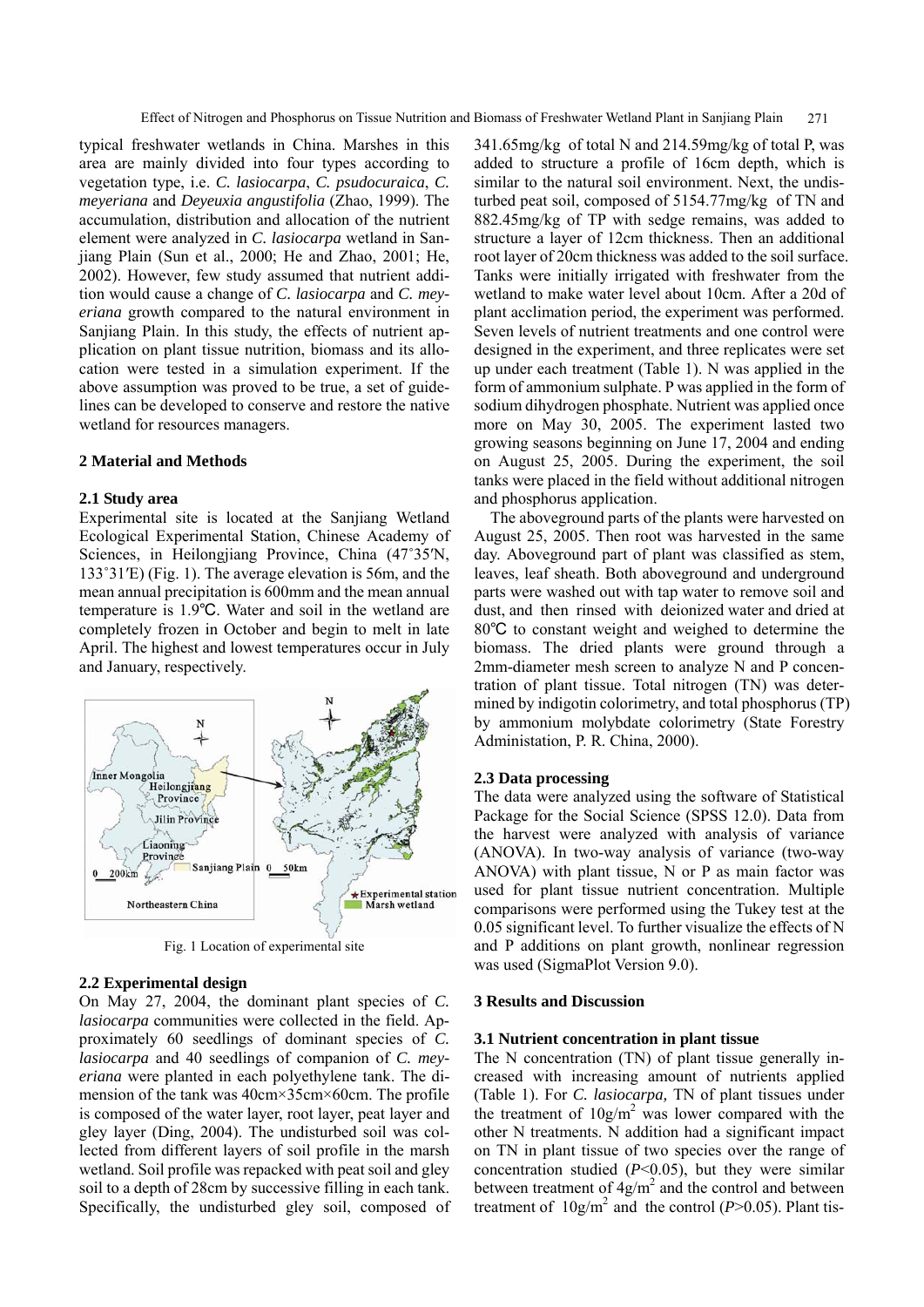| Species       | Treatment           |                | Nutrient  | Stem   | Leaves | Sheath | Root   |
|---------------|---------------------|----------------|-----------|--------|--------|--------|--------|
|               | (g/m <sup>2</sup> ) |                |           | (g/kg) | (g/kg) | (g/kg) | (g/kg) |
| C. lasiocarpa | Control             | $\mathbf{0}$   |           | 5.05   | 10.09  | 5.52   | 10.23  |
|               | N addition          | 4              |           | 5.37   | 10.44  | 5.71   | 12.01  |
|               |                     | 10             | <b>TN</b> | 5.22   | 9.66   | 4.63   | 11.09  |
|               |                     | 20             |           | 5.42   | 12.50  | 6.81   | 15.05  |
|               |                     | 40             |           | 11.37  | 22.23  | 8.21   | 23.71  |
|               | Control             | $\mathbf{0}$   |           | 0.68   | 0.67   | 0.53   | 1.26   |
|               | P addition          | 1.2            | TP        | 0.77   | 0.75   | 0.61   | 1.54   |
|               |                     | 4.8            |           | 0.93   | 0.91   | 0.84   | 1.80   |
|               |                     | 9.6            |           | 1.15   | 1.14   | 1.13   | 1.86   |
| C. meyeriana  | Control             | $\mathbf{0}$   |           | 4.81   | 12.72  | 4.83   | 7.55   |
|               | N addition          | $\overline{4}$ |           | 5.04   | 11.41  | 4.92   | 11.10  |
|               |                     | 10             | <b>TN</b> | 5.46   | 12.98  | 5.57   | 11.54  |
|               |                     | 20             |           | 5.41   | 16.38  | 7.42   | 14.54  |
|               |                     | 40             |           | 12.60  | 23.63  | 11.01  | 15.36  |
|               | Control             | $\mathbf{0}$   |           | 0.85   | 0.96   | 0.74   | 0.73   |
|               | P addition          | 1.2            |           | 1.05   | 1.22   | 1.02   | 0.45   |
|               |                     | 4.8            | TP        | 1.32   | 1.21   | 1.09   | 0.63   |
|               |                     | 9.6            |           | 1.05   | 1.31   | 1.13   | 1.03   |

<sup>272</sup>*XU Zhiguo, YAN Baixing, HE Yan et al.* Table 1 TN and TP in different tissues of *C. lasiocarpa* and *C. meyeriana* under different treatments

sues also significantly affected N allocation (*P*<0.05), but N concentrations were similar between stems and sheathes (*P*>0.05). In the case of *C. lasiocarpa*, TN decreased in the order of root>leaves>stem≈sheath. In the case of *C. meyeriana*, TN decreased in the order of leaves>root>stem≈sheath. TN in stem and sheath of the two wetland plants were lower than other plant tissues. Normally, increased N tissue concentrations were observed after N application, particularly the significant elevated foliar N concentrations. Several other researchers (Sun et al., 2000; He and Zhao, 2001) also reported similar results. According to He (2002), comparatively high N in leaves resulted from the photosynthesis. However, N mainly accumulated in the root of *C. lasiocarpa*, and leaf is the second important N-rich tissue in this study. *C. lasiocarpa* is perennial by root reproduction, the enrichment of N in root provide the necessary nutrient for plant revival in the next spring. In contrast, *C. meyeriana* leaves showed higher N concentrations compared to roots. For *C. meyeriana*, nutrient is returned to the soil through litter-fall in the next spring, which is necessary for plant growth.

The total P concentrations (TP) in tissues of *C. lasiocarpa* increased with P addition. P addition had a significant influence upon TP in the tissue of *C. lasiocarpa*  (*P*<0.05). Plant tissues also significantly affected P allocation (*P*<0.05). TP in root was higher compared to that in the other tissues. It was similar between stem and leaves (*P*>0.05), but still decreased as the order of stem>leaves>sheath. Effect of P addition on TP in the stem, leaves and sheathes of *C. meyeriana* was not significant (*P*>0.05) (Table 1). TP of aboveground plant tissue after P addition were greater than the control value. TP of *C. meyeriana* was almost evenly distributed among

aboveground plant tissues under the same P treatment (*P*>0.05), although foliar P concentration was greater than that in the other tissues under all treatments excepting the treatment of  $4.8g/m^2$ . TP was significantly lower in the root compared to the other tissue under all treatments.

#### **3.2 Plant biomass**

Nutrient applied has an impact on the plant biomass. According to the analysis, N addition had a significant impact on the aboveground biomass of the *C. lasiocarpa* (*P*<0.01) and *C. meyeriana* (*P*<0.01) over the range of concentration studied. Aboveground biomass of *C. lasiocarpa* under the treatment of  $10g/m^2$  was significantly different with the other treatments (*P*<0.05), whereas similar biomass was found among the other treatments (*P*>0.05). For *C. meyeriana*, the aboveground biomass was significantly different in response to varying N additions (*P*<0.05).

From Fig. 2, both *C. lasiocarpa*  $(r^2=0.81)$  and *C. meyeriana*  $(r^2=0.96)$  exhibited relationships between biomass and N addition. Initially, *C. lasiocarpa* exhibited a significant increase of biomass compared with the control value, reaching the maximum of  $31.20 \pm 4.01$ g/tank under the treatment of  $10g/m^2$ , and then dropped to  $18.02 \pm 1.53$  g/tank under the treatment of  $40$  g/m<sup>2</sup>. As far as *C. meyeriana* was concerned, a positive correlation has been found between the biomass and N addition. High N applied produced more aboveground biomass than low N applied.

In the case of the underground biomass, *C. lasiocarpa*  showed significant difference under all treatments except between  $4g/m^2$  and  $20g/m^2$  and between  $10g/m^2$  and 40g/m2 (Table 2). For *C. meyeriana*, there was no sig-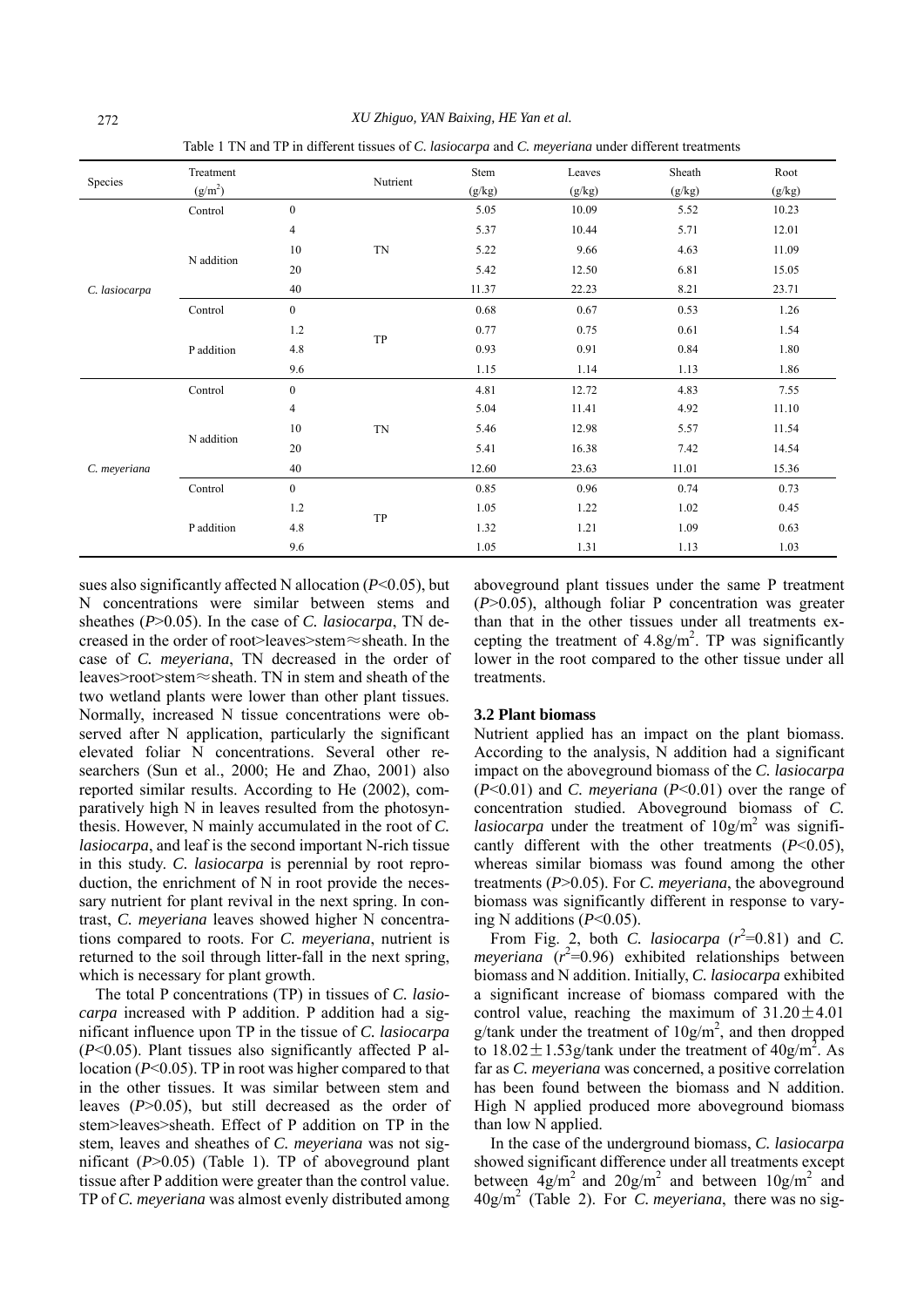

Fig. 2 Aboveground biomass of *C*. *lasiocarpa* and *C*. *meyeriana* under different N treatments

nificant difference for underground biomass, except between  $4g/m^2$  and the other treatments. Maximum underground biomass of two wetland plants appeared under the control treatment (Table 2). Under the N treatments, the change trend of total biomass of two species consisted with underground biomass. For *C. lasiocarpa,* the ratio of UGB (underground biomass) to AGB (aboveground biomass) has reached its maximum under the control treatment. For *C. meyeriana*, UGB/AGB decreased with increasing N applied (Table 2). N application influenced the biomass reallocation. For *C. lasiocarpa*, UGB/AGB increased with increased N addition from  $10g/m<sup>2</sup>$  to  $40g/m<sup>2</sup>$ . So, more biomass was allocated to the underground part with increased N addition. For *C. meyeriana*, UGB/AGB decreased with increased N addition, more biomass was allocated to the aboveground part with increasing N addition (Table 2).

Table 2 Biomass of *C. lasiocarpa* and *C. meyeriana* under varied N treatments (mean  $\pm$  standard deviation)

| <b>Species</b> | <b>Biomass</b>       | Control             | $4g/m^2$          | $10g/m^2$           | $20g/m^2$         | $40$ g/m <sup>2</sup> |
|----------------|----------------------|---------------------|-------------------|---------------------|-------------------|-----------------------|
|                | Underground (g/tank) | $492.57 + 16.38a$   | $312.75 + 13.26$  | $409.28 + 28.08c$   | $330.95 + 23.40b$ | $380.60 + 20.28c$     |
| C. lasiocapa   | Total $(g/tank)$     | $511.62 + 11.79a$   | $336.55 + 14.96$  | $442.58 + 30.49$ ac | $349.10 + 25.74h$ | $398.75 + 22.19$ bc   |
|                | UGB/AGB              | 26.2                | 13.9              | 13.1                | 17.2              | 21.1                  |
| C. meyeriana   | Underground (g/tank) | $405.97 + 24.96a$   | $298.40 + 21.84h$ | $354.01 + 14.82a$   | $373.42 + 22.62a$ | $404.31 + 7.02a$      |
|                | Total $(g/tank)$     | $427.26 \pm 31.19a$ | $333.40 + 21.28h$ | $395.61 \pm 12.56a$ | $434.97 + 20.43a$ | 480.46 $\pm$ 6.53a    |
|                | UGB/AGB              | 18.0                | 8.4               | 8.3                 | 6.1               | 5.3                   |

Notes: The different letters of a, b and c indicate the difference at significant level of  $P < 0.05$  in the same row;

UGB: underground biomass (dry weight); AGB: aboveground biomass (dry weight)

P addition also had a significant impact on the aboveground biomass of *C. lasiocarpa* and *C. meyeriana* over the range of concentrations studied (*P*<0.05). The aboveground biomass of *C. lasiocarpa* increased with increasing P addition, and it changed from  $18.77 \pm$ 3.29g/tank to  $46.03 \pm 3.95$ g/tank (Fig. 3). Compared with *C. lasiocarpa*, *C. meyeriana* had a totally different growth character and P limited its production, and the biomass declined from  $30.53 \pm 2.45$  g/tank to  $5.47 \pm$ 0.70g/tank as P treatment changed from  $1.2$ g/m<sup>2</sup> to 9.6g/m<sup>2</sup>. Both *C. lasiocarpa* ( $r^2$ =0.98) and *C. meyeriana*  $(r^2=0.93)$  (Fig. 3) exhibited relationships between biomass and P addition.

Underground biomass showed no significant difference when varied P was applied for *C. lasiocarpa.* However, there was significant difference between control and the other treatments (*P*<0.05). For *C. meyeriana*, significant difference only appeared between  $1.2$ g/m<sup>2</sup> and control treatment (*P*<0.05) (Table 3). Similarly, the change trend of total biomass consisted with underground biomass under the P treatments. Similarly, P also induced the biomass reallocation. For *C. lasiocarpa*, the ratio of UGB/AGB decreased with increasing P addition. So, more biomass was allocated to the aboveground with increasing P addition. For *C. meyeriana,* the ratio of UGB/AGB increased with increased P addition from  $1.2$ g/m<sup>2</sup> to  $9.6$ g/m<sup>2</sup> (Table 3). More biomass was allocated to the underground with increased P addition. When varied levels of P were applied, difference of underground biomass was not significant for the two plants.

*C. lasiocarpa* was totally different with *C. meyeriana* in response to N addition. Leaf TN of *C. meyeriana* generally increased with increasing amount of N applied. *C. meyeriana* can utilize high N supplies to facilitate plant photosynthesis and growth. In contrast, *C. lasiocarpa* reached its maximum biomass under the treatment of  $10g/m^2$ . Moreover, TN of plant tissues under the treatment of  $10g/m<sup>2</sup>$  was lower compared with the other N treatments. It can be concluded that *C. meyeriana*, as the accompanying species, can adapt itself to the wetland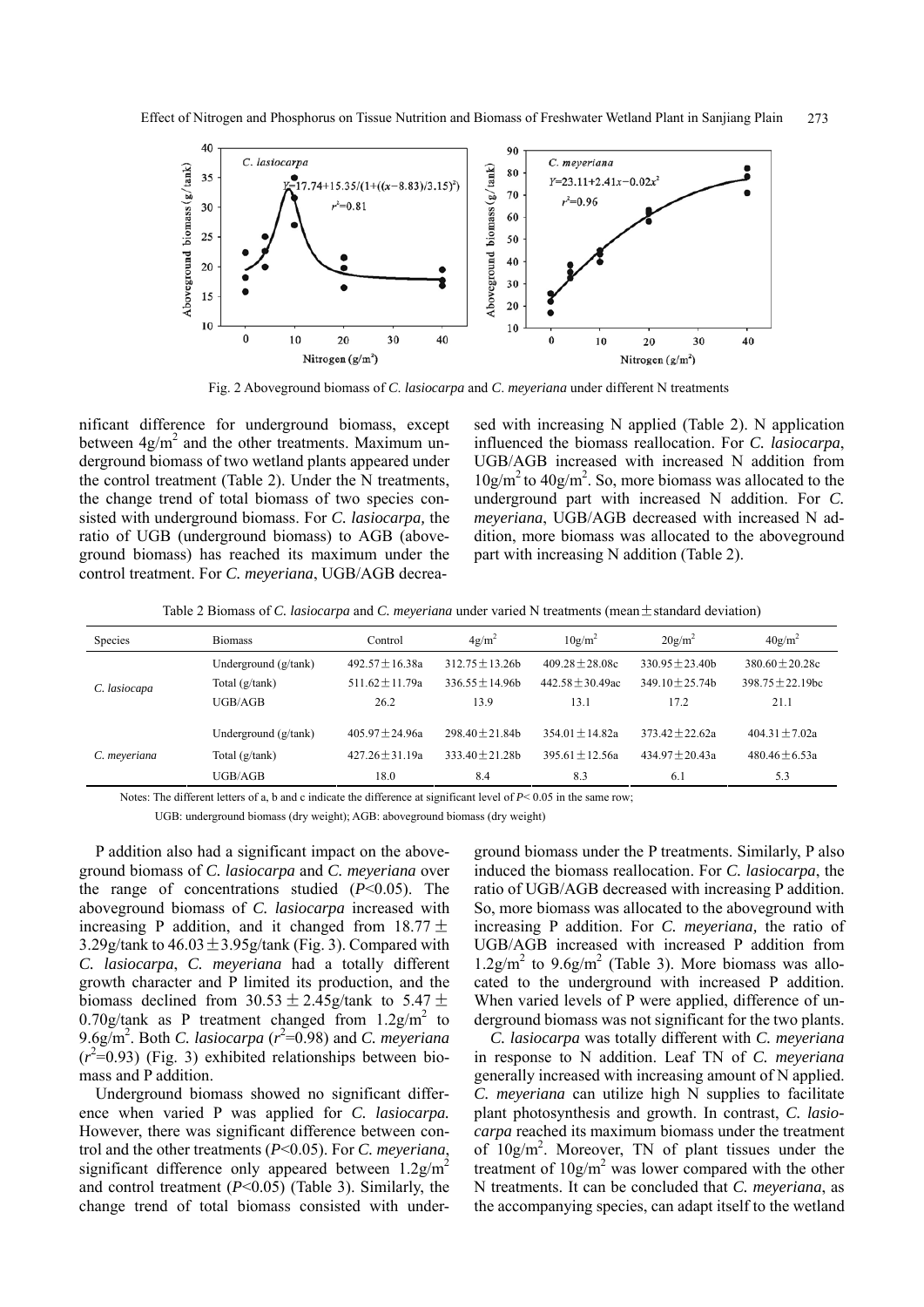

Fig.3 Aboveground biomass of *C*. *lasiocarpa* and *C*. *meyeriana* under different P treatments

| Table 3 Biomass of C. lastocarpa and C. meveriana under varied P treatments (mean $\pm$ standard deviation) |  |  |  |
|-------------------------------------------------------------------------------------------------------------|--|--|--|
|                                                                                                             |  |  |  |

| Species       | <b>Biomass</b>       | Control           | $1.2$ g/m <sup>2</sup> | $4.8$ g/m <sup>2</sup> | $9.6$ g/m <sup>2</sup> |
|---------------|----------------------|-------------------|------------------------|------------------------|------------------------|
| C. lasiocarpa | Underground (g/tank) | $492.57 + 16.38a$ | $385.01 + 29.64h$      | $392.18 + 14.82h$      | $415.90 + 9.36h$       |
|               | Total (g/tank)       | $511.62 + 11.79a$ | $408.26 \pm 10.26$     | $426.53 + 16.73h$      | $463.95 + 12.12$ ab    |
|               | UGB/AGB              | 26.2              | 15.9                   | 10.9                   | 9.0                    |
| C. meyeriana  | Underground (g/tank) | $405.97 + 24.96a$ | $357.43 + 14.04b$      | $382.2 + 17.10$ ab     | $363.50 \pm 8.58ab$    |
|               | Total $(g/tank)$     | $427.26 + 31.19a$ | $389.13 \pm 15.88a$    | $394.40 + 11.21a$      | $368.60 + 9.00a$       |
|               | UGB/AGB              | 18.0              | 11.7                   | 30.0                   | 66.5                   |

Notes: The different letters of a, b and c indicate the difference at significant level of *P*< 0.05 in the same row;

UGB: underground biomass (dry weight); AGB: aboveground biomass (dry weight)

enriched by N, and it may replace *C. lasiocarpa* as the dominant species of wetland. And P also played an important role in plant production in controlling the structure of wetland plants communities. Under P-rich conditions, both tissue TP and aboveground biomass of *C. lasiocarpa* increased with increasing P applied. However, tissue TP concentration may accelerate the *C. meyeriana* development under the treatment of  $1.2g/m<sup>2</sup>$ . P accumulation can contribute to the dominance of *C. lasiocarpa*  but limit the production of *C. meyeriana*, and the latter may disappear gradually from the wetland enriched by P. Some authors have reported similar results, and they observed that additions of N and P to mesocosms led to dramatic changes in community structure and that new plants replaced native plants as the dominant primary producers (Mcdougal et al., 1997; Havens et al., 1999). The physiological characters of *C. lasiocarpa* and *C. meyeriana* may be different from each other, and thus evolved differently in response to changing environment.

## **4 Conclusions**

The results of this study have shown that nutrient addition significantly affects the wetland ecosystem of *C. lasiocarpa* and *C. meyeriana*. Plant tissue nutrient concentration reflects the amount of nutrient in plant, and they are directly related with the production. The results are applicable to the long-term freshwater wetland eutrophication studies, in that the response of native vegetation, both in terms of productivity and species composition, would become obvious after long-term experiments. Hence, it provides an appreciated ecological basis for decision-making to protect and utilize this delicate wetland. In addition, plant growth and distribution in the wetland are affected by many other factors besides nutrients, which should be thorough studied in the future to better understand the complicated mechanism of wetland degradation.

#### **References**

- Bedford B L, Rappaport N R, Bernard J M, 1988. A life history of *Carex lasiocarpa* Ehrh. ramets. *Aquatic Botany*, 30(1): 63–80.
- Budelsky R A, Galatowitsch S M, 1999. Effects of moisture, temperature, and time on seed germination of five wetland Carices: implications for restoration. *Restoration Ecology*, 7(1): 86–97.
- Busch J, Mendelssohn I A, Lorenzen B et al., 2004. Growth response of the Everglades wet prairie species Eleocharis cellulose and Rhynchospora tracyi to water level and phosphate availability. *Aquatic Botany*, 78(1): 37–54.
- Chiang C, Craft C B, Rovers D W et al., 2000. Effects of 4 years of nitrogen and phosphorus additions on Everglades plant communities. *Aquatic Botany*, 68(1): 61–78.
- Davis S M, 1991. Growth, decomposition and nutrient retention of *Cladium jamaicense* Crantz and *Typha domingensis* Pers. in Florida Everglades. *Aquatic Botany*, 40(3): 203–224.
- Ding W X, Cai Z C, Tsuruta H, 2004. Summertime variation of methane oxidation in the rhizosphere of a Carex dominated freshwater marsh. *Atmospheric Environment*, 38(25):